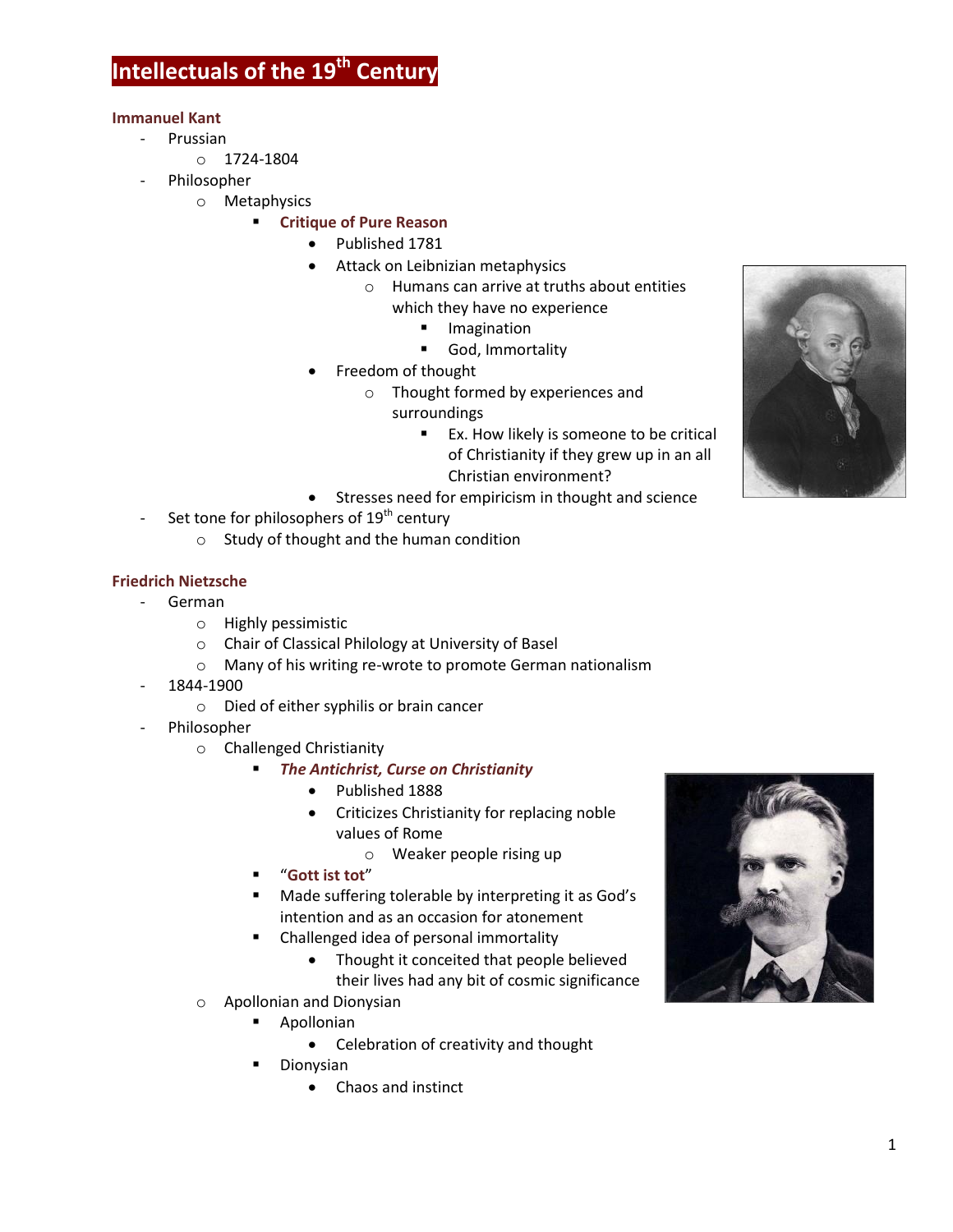- *The Birth of Tragedy*
	- Published 1872
	- Constant struggle in life between the two
		- o Neither ever able to prevail
- o Associated with **Nihilism**
	- Do not believe in anything
	- **EXEC** Life has no purpose or meaning
	- Believed world would turn to banner of nationalism instead of religion
		- Conquest in name of nation-state

## **Sigmund Freud**

- Austrian
	- o 1856-1939
- Philosopher
	- o Psychoanalysis
		- *The Interpretation of Dreams*
			- Published 1899
				- Unlocks conscious mind
					- o With help of cocaine
						- o Looking at peoples innermost desires
							- **•** Often perceived people as wild beasts
	- o Human Personality
		- Id
			- Instinctive
				- o Would be harmful to society
			- Pleasure principle
				- o Only interested in instant gratification
					- **Ex.** Hunger triggers immediate search for food
		- Ego
			- Keeps the Id in check
				- o Forces us to act in socially acceptable ways
			- Operates in Conscious, preconscious, and subconscious mind
			- Reality principle
				- o Weighs wants of the Id versus socially

acceptable norms in order to make a decision

- Super-Ego
	- The Ego ideal
		- o Made up of standards of right and wrong
			- **Made up by parents and society**
	- The conscience
		- o Internal feelings of guilt or remorse
- o Religion

## *The Future of an Illusion*

- Published 1927
- Explains religion's origins
	- o Man is a natural enemy of society
		- "Among these instinctual wishes are those of incest, cannibalism, and lust for killing"